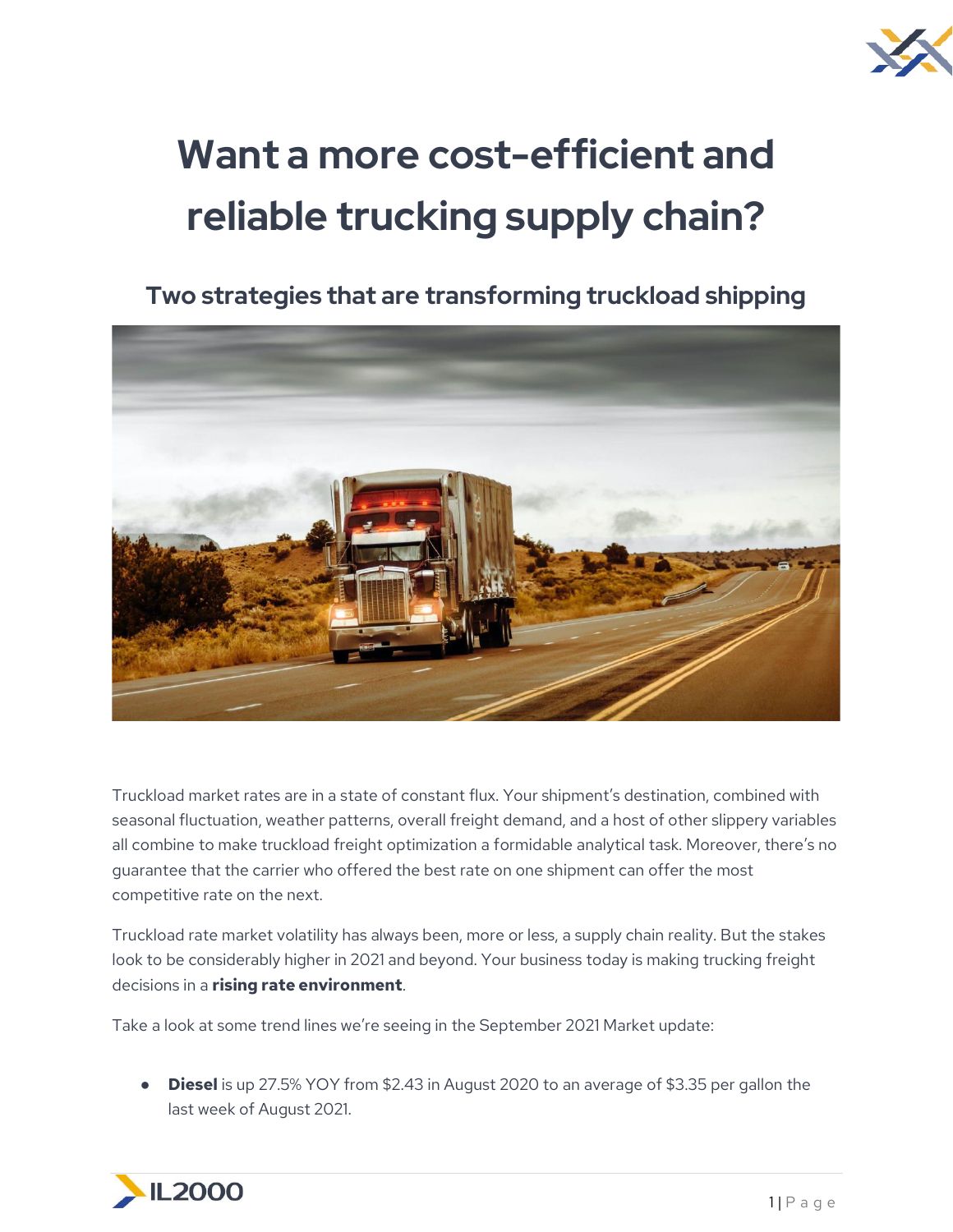

- Truckload **contract rates** are up 19.5% YOY when adjusted for fuel from \$1.98 per mile in August 2020 to an average of \$2.46 per mile in August 2021.
- Truckload contract rates have risen above SPOT rates for the past three months signaling that shippers and 3PL's are taking a **permanent rate increase** to secure capacity.

Ongoing COVID impacts, continued fuel supply problems, and the legacy of West Coast port congestion all point to continued rate increases and capacity challenges throughout 2022.

If you haven't already done so, now is likely the right time to reappraise your truckload shipping strategy.

## **The traditional approach (and why it's no longer enough)**

Shippers have traditionally used one of two capacity solutions to optimize their truckload shipping budget.

### Rate shopping

The shipper requests quotes from multiple carriers for each new shipment.

- **The draw:** With rate shopping, a shipper essentially pays closer attention to every transaction, using market competition to secure the best deal.
- **The drawbacks:** Rate shopping is time-consuming and labor-intensive. Also, this approach introduces greater uncertainty. In any situation where carrier capacity tightens (a dominating characteristic of the market in 2021), the rate shopper may simply not be able to ship. Or they may damage their organization's profitability with steep transport premiums.

#### Contract rates

The shipper negotiates a set contract rate with one or more carriers.

- **The draw:** By building their logistics on contractual rates, shippers gain a greater level of predictability in planning, and some measure of protection against capacity shortages and market-based price hikes.
- **The drawbacks:** The chief drawback is cost. Contract rates typically hover at around 15 percent above spot market rates. Protecting yourself against market surges exposes a shipper to the equal and opposite risk of paying too much when the market softens.

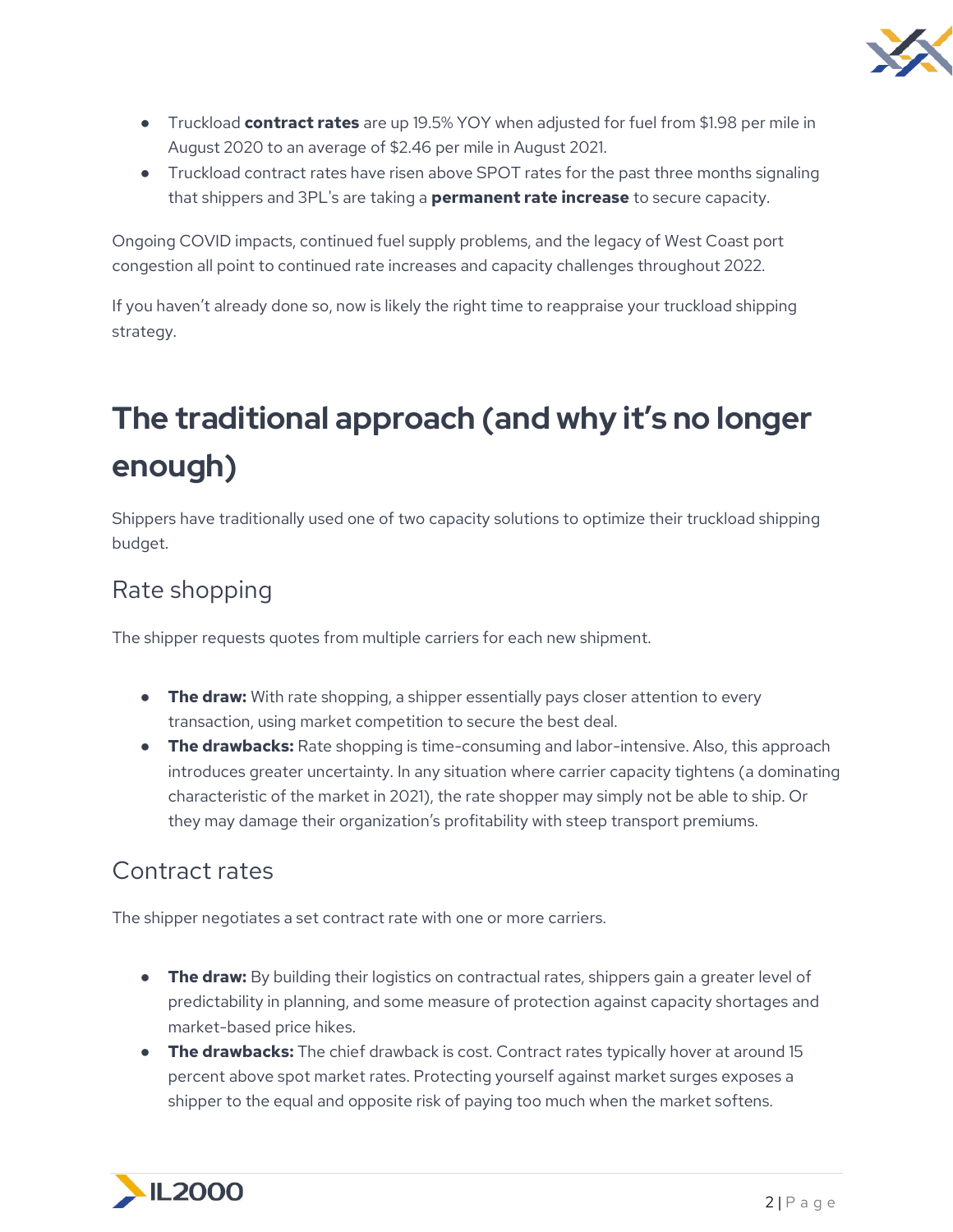

## **Finding better truckload capacity solutions**

In today's economic environment, both of these either-or solutions are blunt instruments filled with difficult trade-offs. Partly in response to market pressures today, partly in anticipation of where the market will be 12 months from now, shippers are looking for more granular solutions.

Two overlapping strategies are emerging:

- 1. **Lane segmentation:** Choosing from a suite of truckload capacity and price models, carefully calibrating risk and reward to a shipper's high, mid, and low volume lanes.
- 2. **Data-driven logistics:** Investing in improved visibility over every aspect of how a shipper moves its products. The goal: To make smarter, more responsive shipping decisions.

## **1. Lane segmentation**

A traditional approach forces shippers to choose from one of two strategies. Standardize your pricing, sometimes paying more than you should? Or speculate — investing significant time on every transaction, sometimes weathering significant uncertainty in the process. The point of lane segmentation is to craft a best-of-both-worlds approach.

#### High-volume lanes

A high-volume lane is typically consistent and predictable, characterized by efficient round trips and ease of forward planning.

Shippers are increasingly looking to a dedicated trucking fleet to secure a reliable, high quality, and cost-effective service for high-volume lanes. A dedicated or private fleet equips shippers with several critical known quantities: A fixed number of trucks and drivers, predictable rates, and a fixed delivery schedule. A higher degree of certainty against these variables supports growth and gives a shipper greater control over their service.

Reflecting the industry's growing awareness of the advantages of running a dedicated fleet, in recent years there has been over a ten percent decline in truck count for one-way truckloads among the industry's top carriers. Over the same period, there has been an almost seven percent increase in truck count committed to dedicated operations, according to [DCVelocity.](https://www.dcvelocity.com/articles/30680-the-rise-of-private-fleets-and-dedicated-operations)

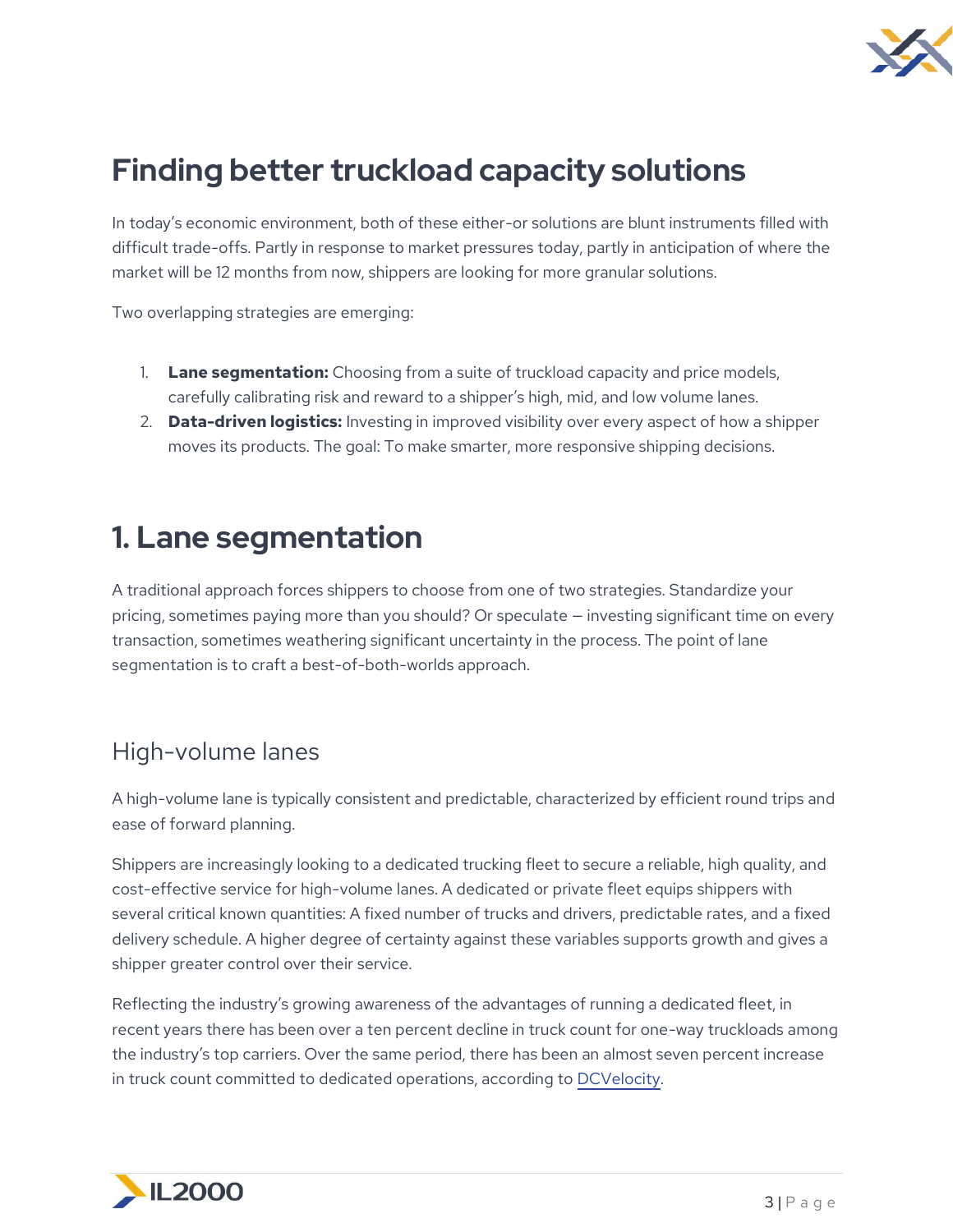

#### Mid-volume lanes

Mid-volume lanes are of moderate to higher density traffic, but the lane may be subject to fluctuations (seasonal, demand-based, or otherwise). The shipper may not be able to guarantee a steady volume of freight via their mid-volume lanes.

Contracting out mid-volume lanes to a third-party carrier introduces greater price stability and overall reliability. Contract types either offer a fixed rate on an overall lane, or a fixed rate per mile. The number of lanes and the number of loads per set timeframe, however, may vary. This flexibility gives shippers some degree of freedom to scale trucking freight activities up or down as required.

While a shipper will typically pay up to 15 percent over spot market rates, they'll gain a significant (though by no means absolute) financial buffering from the turbulence of the volatile shipping market.

Figure A illustrates a dynamic pricing model. Source: DAT

#### Low-volume lanes

Low-volume lanes are infrequently required or inconsistent lanes, or those whose destination entails cost-inefficient point-to-point transit.

It's important to note that low-volume lanes comprise a large proportion of the total lanes the average shipper needs to manage. An analysis of low-volume lanes across 100 shippers found that, on average, up to 80 percent of a shipper's lanes account for just 7 percent of their total volume, Dr. Chris Caplice (Chief Scientist for trucking analytics company, DAT iQ) reports fo[r](https://www.inboundlogistics.com/cms/article/its-time-to-rethink-the-routing-guide/) [Inbound Logistics.](https://www.inboundlogistics.com/cms/article/its-time-to-rethink-the-routing-guide/) The message here is clear. Low-volume lanes demand a disproportionately high volume of time outlay and investment.

Working with third-party transportation management companies, shippers are increasingly using dynamic, market-based pricing for low-volume lanes. Effectively, dynamic pricing sets negotiated guardrails around a shipper's truckload shipping rate.

This capacity solution, of course, will save a shipper's time and afford them more bandwidth to focus on their critical lanes. But it also combats their shipping diseconomies of scale. A 2018 study showed that market-based pricing outperformed benchmarked management rates by over 11 percent.

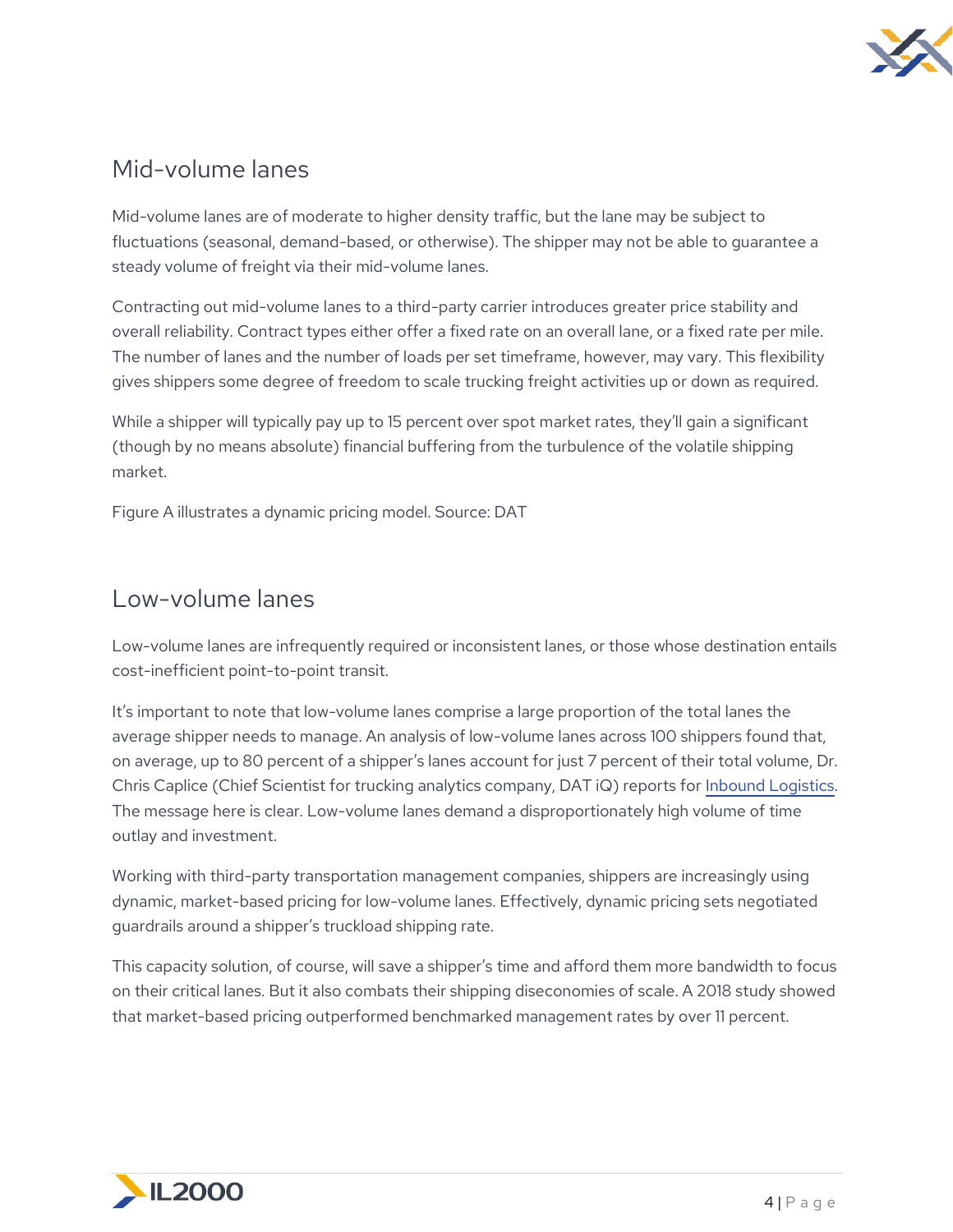



*Figure A: A dynamic pricing model. Source: DAT*

## **2. A push toward more data-driven logistics**

A related strategy is to inject more data into shipping decision-making.

A transportation management company offers shippers greatly enhanced visibility over their truckload pricing, helping them make smart, granular decisions about how to optimize their shipping strategy. Instead of reacting in a blanket way to price fluctuations, shippers can leverage customized reporting and business intelligence dashboards to identify and effectively respond to their supply chain pain points.

#### Gauging the market with industry-wide benchmarks

In the absence of industry-wide data on rates, shippers are looking at a very large market through an extremely small keyhole. With only company historical data to draw from, shippers gain limited objective insight on what price fluctuations actually mean. Moreover, without benchmark data to draw from, shippers have limited leverage when negotiating rates with carriers.

Third-party transportation management companies equip their clients to forensically break down how their spending compares with companies operating at a similar scale and across equivalent lanes.

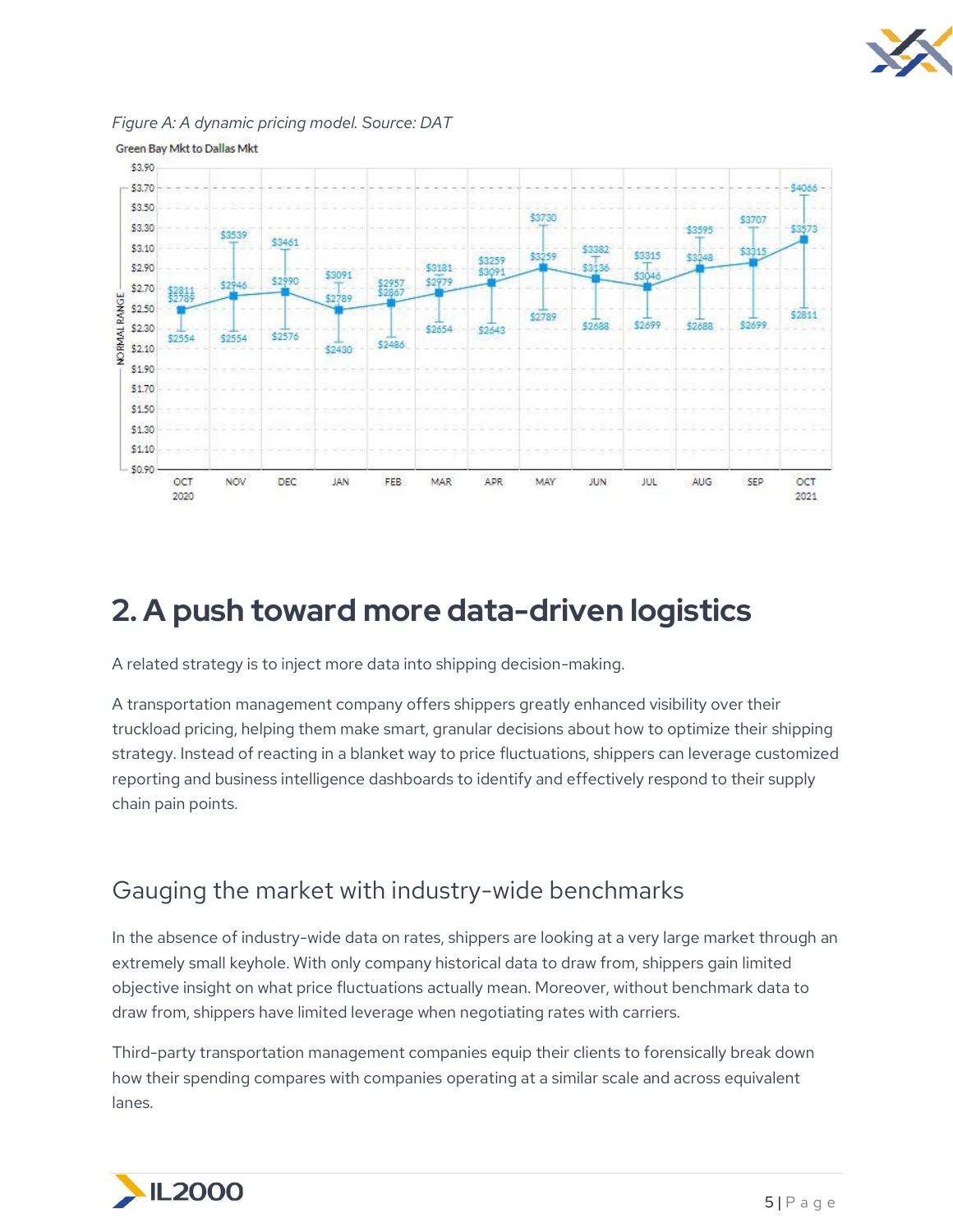

In the short term, this knowledge equips shippers to negotiate rates with greater confidence and transparency. In the longer term, shippers can use benchmark data to make granular decisions about when and how to best segment their lanes.

#### Enhancing situational awareness with historical data

Trends in the shipping market are complex. Rates follow a complicated overlay of upward and downward influences. Some are rigidly time-bound and cyclical, others play out unpredictably, responding dynamically to broad fluctuations in the economy as a whole. An accurate read on a market of that complexity requires both expertise and an extensive database of historical data.

Third-party logistics companies bring those resources, enhancing shipper capacity to make agile, responsive, data-driven decisions.

#### Optimizing resource use and employee bandwidth

Third-party transportation management companies also help shippers by offering greater bandwidth to handle daily administrative tasks like quoting, booking, and shipment tracking. By shifting these operations to a dedicated third-party team, shippers almost instantly transition to a leaner operation.

Additionally, by equipping shippers with highly customizable business intelligence dashboards, logistics can play a stronger and more decisive role in decision-making across every layer of a company's operations — from data guiding finance and infrastructure procurement, right through to equipping customer-facing staff to win sales and offer better customer support.

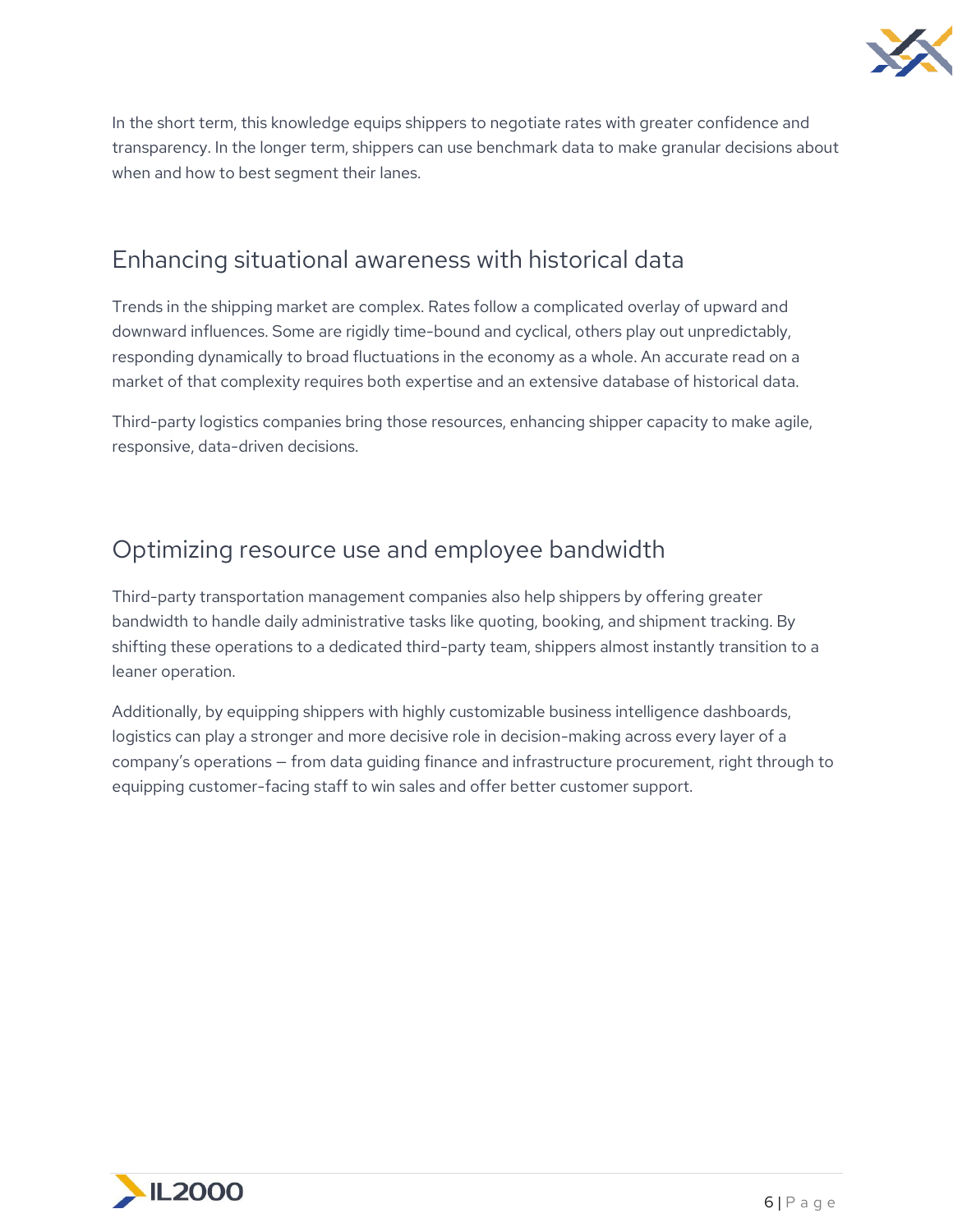

#### *Example of an IL2000 BI dashboard:*



## **Truckload shipping is changing. Are you keeping up?**

The world has changed quickly in recent years, and the truckload shipping market has grown, both in complexity and volatility. A one-size-fits-all approach is becoming increasingly out of step with that reality. And it's a methodology that fails to give shippers the strategies and tools they need to effectively manage uncertainty.

IL2000 offers these recommendations:

- Consider segmenting your capacity solutions, in particular taking advantage of dynamic pricing to optimize your capacity spend.
- Build a relationship with a transportation management company that can give you greater visibility into how your supply chain works. Benchmarks, historical trend data and dedicated administrative support can position your company to make smarter, data-driven supply chain decisions.